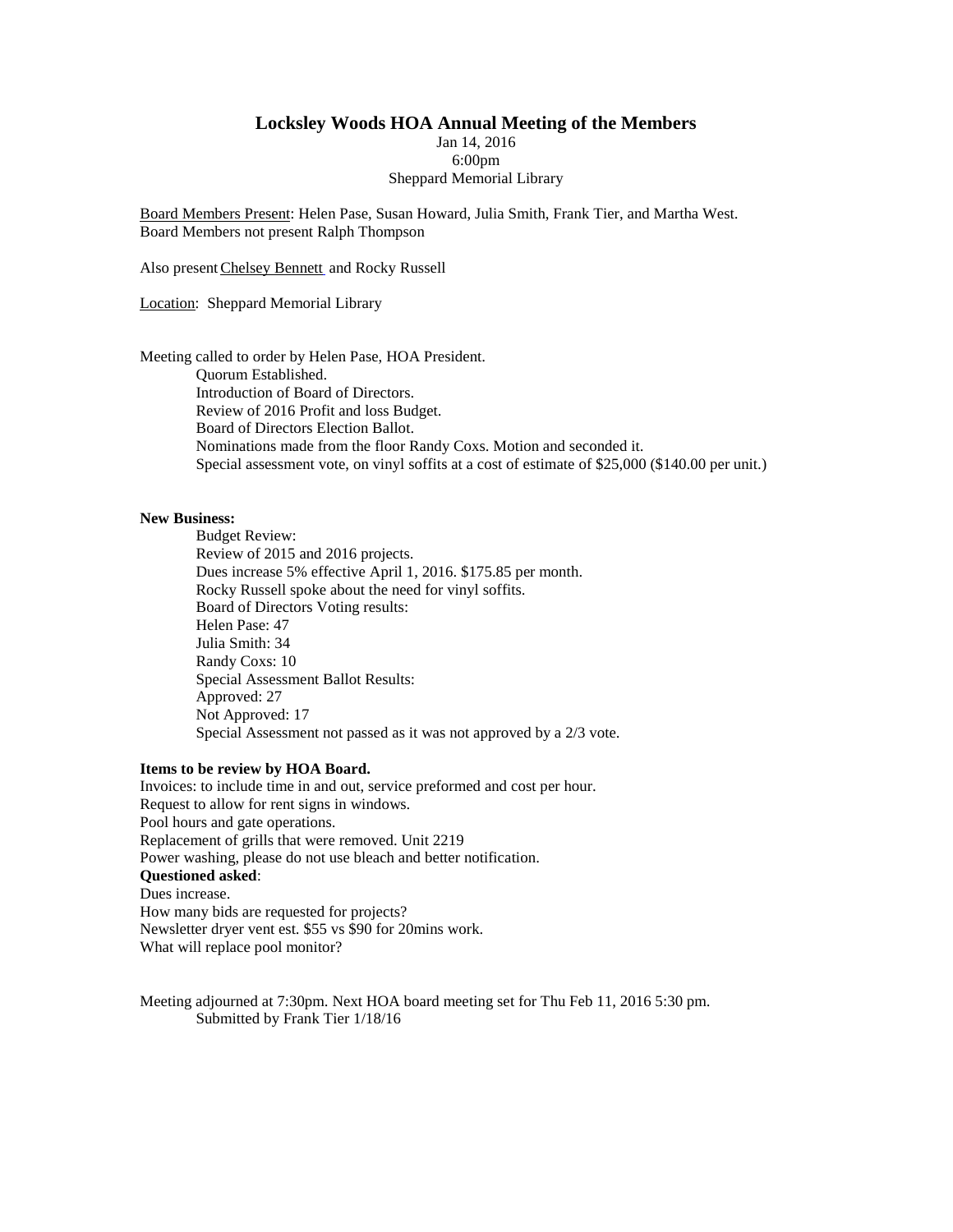### **Locksley Woods HOA Annual Meeting of the Members.**

Jan 26, 2017 7:30pm

Board Members Present: Helen Pase, Julia Smith, Frank Tier, Martha West, Ralph Thompson and Susan Howard

Also present:Chelsey Bennett, Rocky Russell

Location: Sheppard Memorial Library

Meeting called to order by Helen Pase Quorum Established. Introduction of Board of Directors' Review/ Acceptance of Jan.14, 2016 Annual HOA minutes. Helen Pase reviewed Roberts Rules of Order. Nominations made from the floor for Randy Cox name to be placed on the ballot for Board of Directors. Review of 2017 Profit and Loss budget

#### **New Business:**

Review of 2016 and 2017 Projects. Results of Board of Directors Election Ballot: 52 Properties represented in total, 18 present, 34 proxy. Frank Tier: 43 votes Martha West: 39 votes Kevin Wallace: 36 votes Randy cox: 13 votes.

Meeting Adjourned at 7:20pm

Submitted Feb 8th, 2017 Frank Tier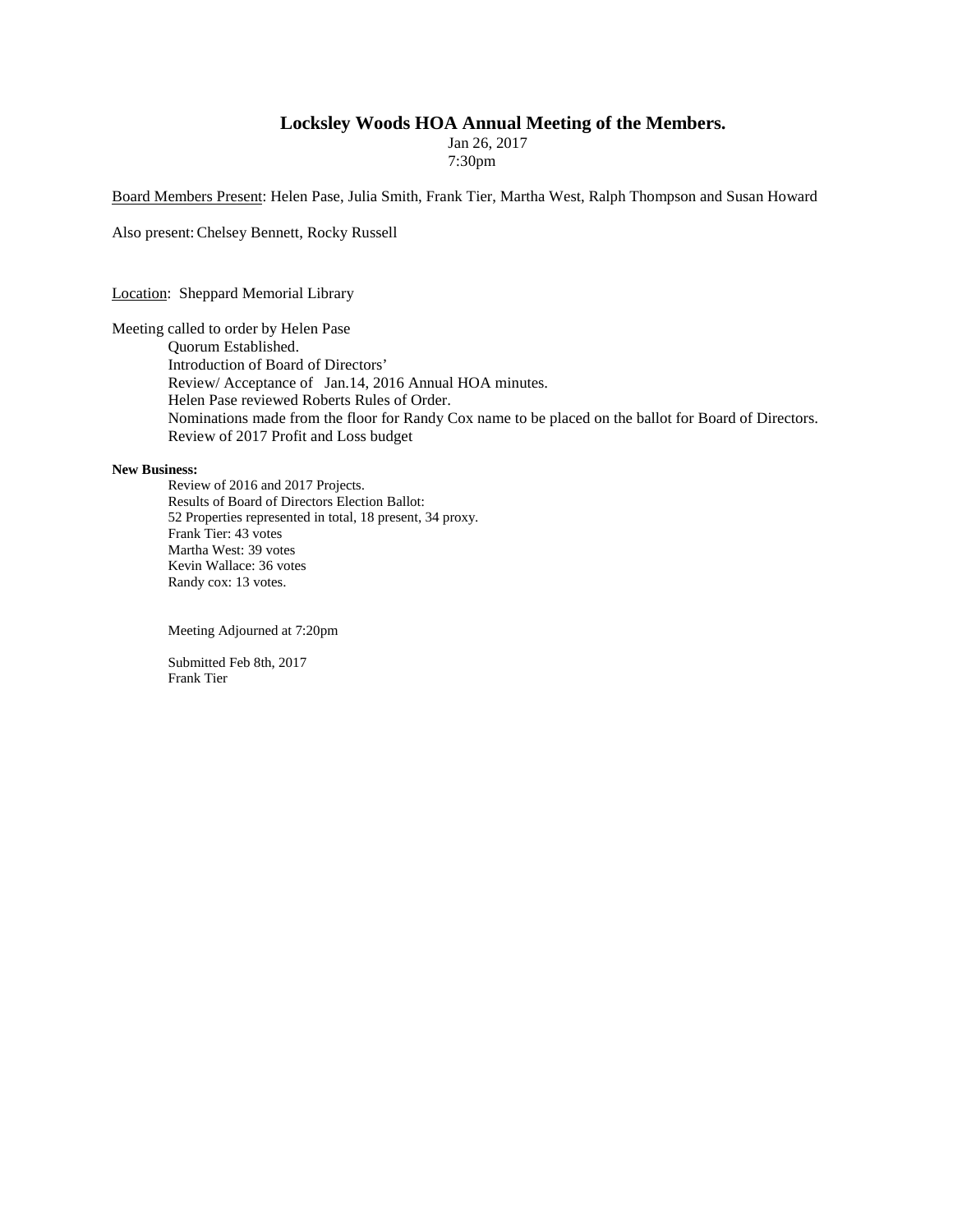### Locksley Woods HOA Annual Meeting of the Members

### January 23, 2018

# 6:00 pm

Board of Directors Present: Helen Pase, Julia Smith, Susan Howard, Julie Crippen

Also Present: Chelsey Bennett, Rocky Russell

Location: Alice Keene Building

Meeting called to order by Helen Pase

Quorum Established – 55 properties represented (23 in person, 32 by proxy)

Introduction of Board of Directors

Review/Acceptance of Jan. 26, 2017 Annual HOA minutes

Randy Cox motioned for Nominations/Elections of Directors to be moved to Item IV following the budget. Motion passed.

Board of Directors:

Review of 2017 Profit and Loss Budget

#### **New Business**:

Results of Budget Vote: 28% increase in dues proposed. Did not pass. 5% increase will begin in April, 2018.

Results of Board of Directors Election Ballot:

Karen Gilkey 35 votes Susan Howard 26 votes Randy Cox 23 votes Ralph Thompson 2 votes

Open discussion: members asked Board to review insurance coverage deductibles, review landscaping, pond maintenance, review citation letters, parking lot numbering

Meeting Adjourned at 7:56 pm

Submitted January 24, 2018 Julie Crippen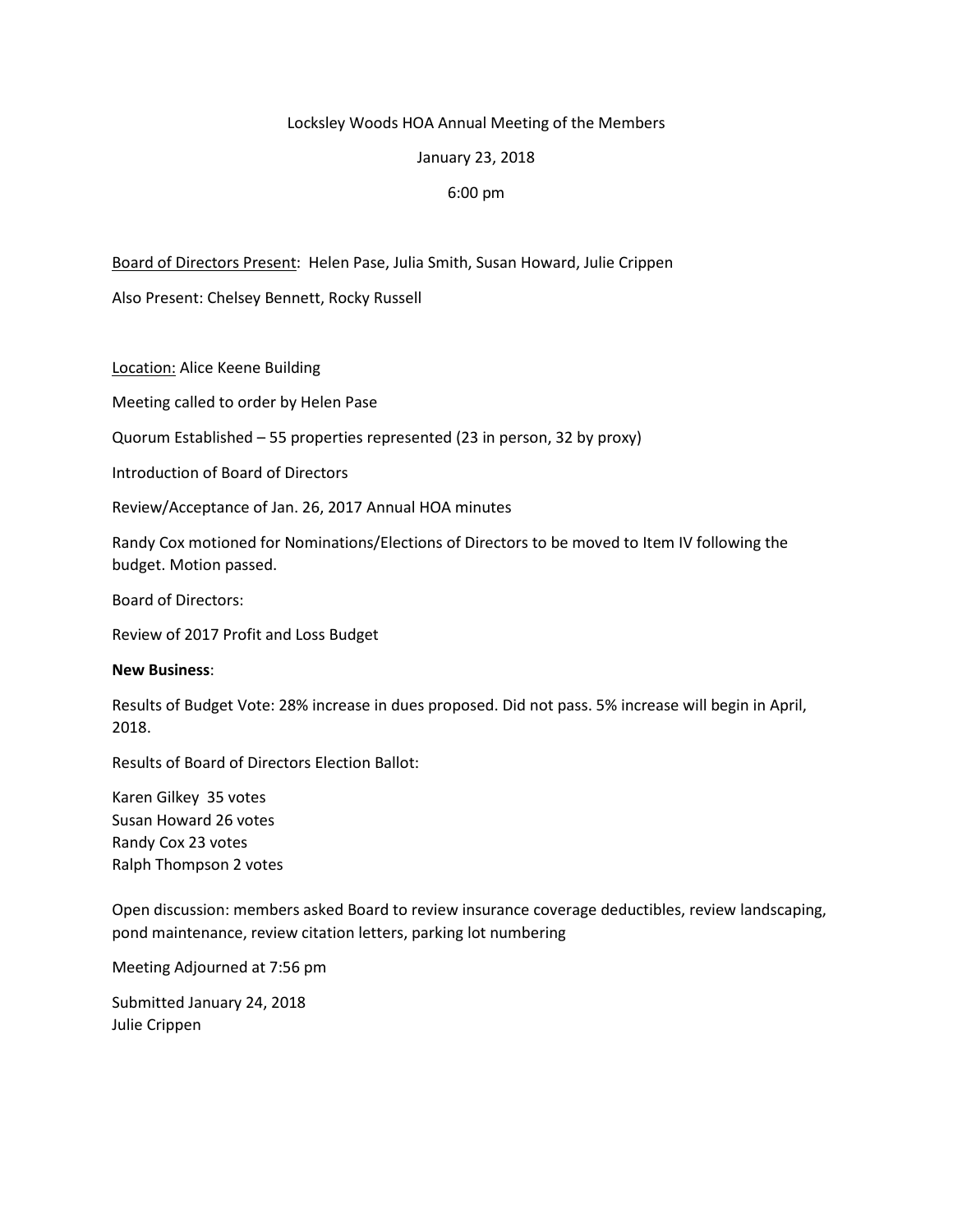# Locksley Woods Annual HOA Meeting

January 28, 2019

Board Members Present: Helen Pase Julia Smith Danny Smith Susan Howard Martha West Linda Hall Chelsey Bennett-Russell Property Management

Sign in sheet of all homeowners is stored in the Locksley Woods files at Russell Property Management.

Meeting called to order at 6:30 by Helen Pase-president. Quorum was established by attendance (21 properties) and proxies (25 proxies). Helen began her discussion that two board positions were opening up and wanted to know if anyone wanted to nominate themselves for the position. Ralph (Booger) Thompson made a motion to move nominations/elections until after the general discussion, and that he wanted to be considered for a position on the Board – motion passed. Helen went over minutes from January 23, 2018 annual meeting. Motion was made by Joe Olender, to accept the minutes, motion seconded by Jack Bates – motion passed. Susan Howard presented the 2019 budget. There were several questions from the floor concerning the cost of pine straw and the continuing increase in price of the cable contract. Helen asked for a motion to accept the budget. No motion to accept as presented. \*Per North Carolina Condominium Act, the budget is ratified unless at the meeting a majority of all the unit owners or any larger vote specified in the declaration rejects the budget. Helen began discussion about a possible change to the pool key system, which is estimate to cost \$3.000.00. Members of the audience questioned how that would help solve the current security issues. Several ideas were exchanged. Helen stated that some of the gauges on the irrigation system were in the process of being replaced, so the lawn would not need irrigation after a rain. Several members discussed the ongoing problem with pet poop not being picked up and disposed of properly. Helen responded that there was action being taken concerning this problem. Ralph Thompson, brought to the board's attention the fact that the escrow account was \$5,000.00 lower this year than four years ago, and stated that the monthly dues needed to be increased, and that the board needs to be putting aside \$7,100.00 toward the escrow monthly, as suggested in the reserve study. The meeting was extended until 8:00 and there were still a lot of questions concerning the pool situation. A motion was made by Ralph (Booger) Thompson to have a second meeting before any decisions/votes were made concerning the pool security or dues increase. Midge Kowalczyk seconded the motion. Extended meeting to within thirty days for discussion and voting for Directors. All present in favor, no one opposed. Meeting adjourned by Helen Pase at 8:00.